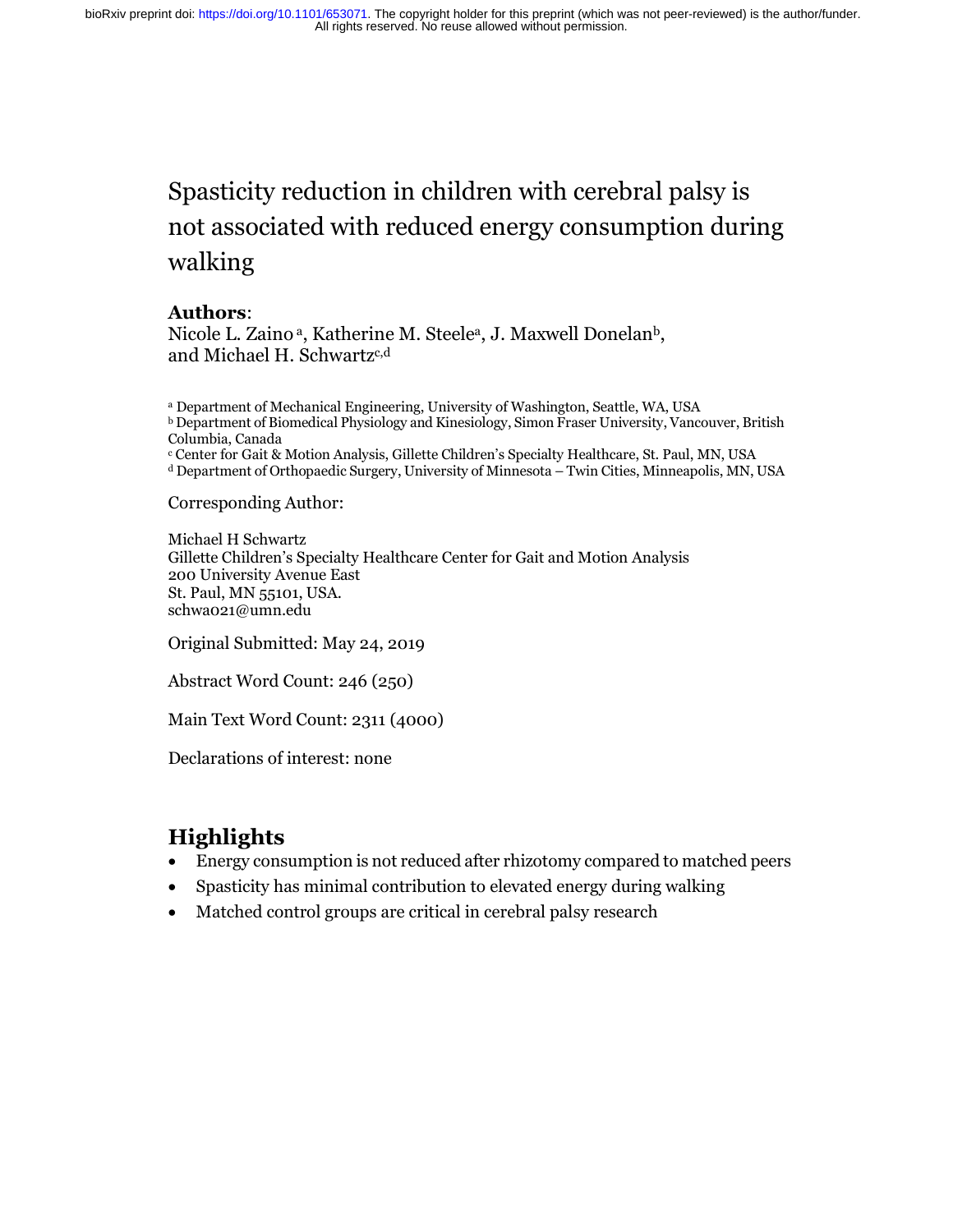### **Abstract**

Background: The average energy consumption during walking of children with cerebral palsy (CP) is over two times of that of typically developing (TD) children and fatigue is one of the top complaints of children with CP and their families. Spasticity has been theorized to contribute to increased energy consumption during walking in CP, but its role remains unclear.

Methods: We retrospectively compared the energy consumption of walking in children with diplegic CP before and after selective dorsal rhizotomy (SDR), a surgery that reduces spasticity. A control group of participants with CP who also underwent gait analysis but did not undergo SDR was matched to the SDR group by pre-surgery age, spasticity, and energy consumption. Energy consumption and spasticity were compared at baseline and follow-up for both groups.

Findings: As expected, the SDR group has a significantly greater decrease (-44%) in spasticity compared to matched peers with CP who did not undergo SDR (-16%, *P*<0.001). While both groups had a reduction in energy consumption between visits (12 % SDR and 14% no-SDR), there was no difference in the change in energy consumption between groups (*P*=0.4).

Interpretation: Reducing spasticity did not contribute to greater reductions in energy consumption, suggesting that spasticity has minimal impact on elevated energy consumption during walking for children with CP. Energy consumption and spasticity decrease with age among children with CP. Identifying matched control groups of peers with CP is critical for research involving children with CP to account for changes due to development.

### **Keywords:**

selective dorsal rhizotomy; metabolic cost; surgery; oxygen consumption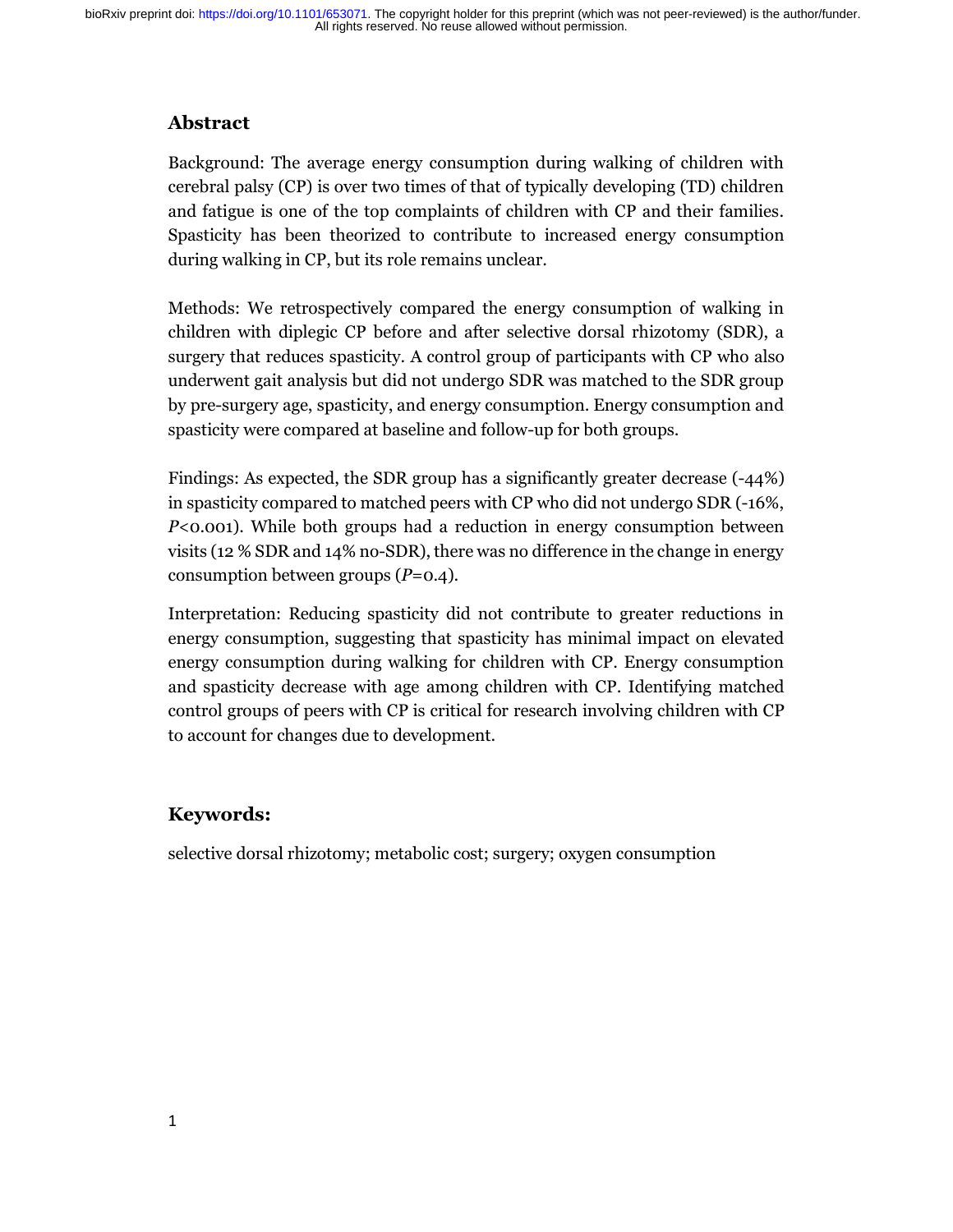# **1 Introduction**

Cerebral palsy (CP) is a neuromuscular disorder caused by a brain injury at or near the time of birth, which primarily affects movement and coordination. CP is the most common pediatric disability in the United States, affecting over 2 per 1000 live births (Colver et al., 2014; Odding et al., 2006). Fatigue is one of the top complaints of children with CP and their families (Jahnsen et al., 2003). There are many different metrics used to evaluate energy during walking. Clinically, energy consumption is most often estimated from the volume of oxygen consumed per unit time and is an indicator of exertion (Schwartz et al., 2006). The energy consumed during walking for children with CP has been estimated to be two to three times that of typically developing (TD) peers (Bolster et al., 2017; Waters and Mulroy, 1999; Duffy et al., 1996; Norman et al., 2004; Rose et al., 1990). The cause of this increased energy consumption is unclear.

Spasticity, defined as a velocity-dependent resistance to stretch (Lance, 1980), has been theorized as a root cause of the observed increase in energy consumption in CP. Spasticity can cause an increase in overall muscle activity, that is thought to directly contribute to elevated energy consumption. Spasticity is observed in up to 80% of children with CP (Odding et al., 2006) and is also common among other neurologic disorders such as multiple sclerosis or spinal cord injury. Although the definition and presentation of spasticity differ, prior research has found that individuals with multiple sclerosis and spasticity also have energy costs two times that of TD peers, concluding that spasticity can be considered an important determinant of high energy costs of walking (Olgiati et al., 1988).

Selective dorsal rhizotomy (SDR) is a neurosurgical procedure where afferent nerve fibers in dorsal rootlets are cut to reduce efferent excitations (Tedroff et al., 2011). SDR has been shown to significantly reduce spasticity (Wang et al., 2018). Prior outcome studies have also suggested that SDR reduces energy consumption. For example, Carraro and colleagues found that energy was significantly reduced across multiple walking speeds after SDR for nine children with CP (Carraro et al., 2014). While these studies seem to indicate that spasticity contributes to elevated energy consumption in CP, there are several critical limitations. There are numerous other factors that could contribute to changes in energy consumption after surgery. For example, changes in walking patterns after SDR could change joint moments and muscle demands (Waters and Mulroy, 1999). Energy consumption is also known to decrease with age among children with CP (Kamp et al., 2014). Evaluating energy consumption before and after procedures thus require that these other factors are also considered. Identifying appropriate control groups of peers with CP provides one method to address these challenges.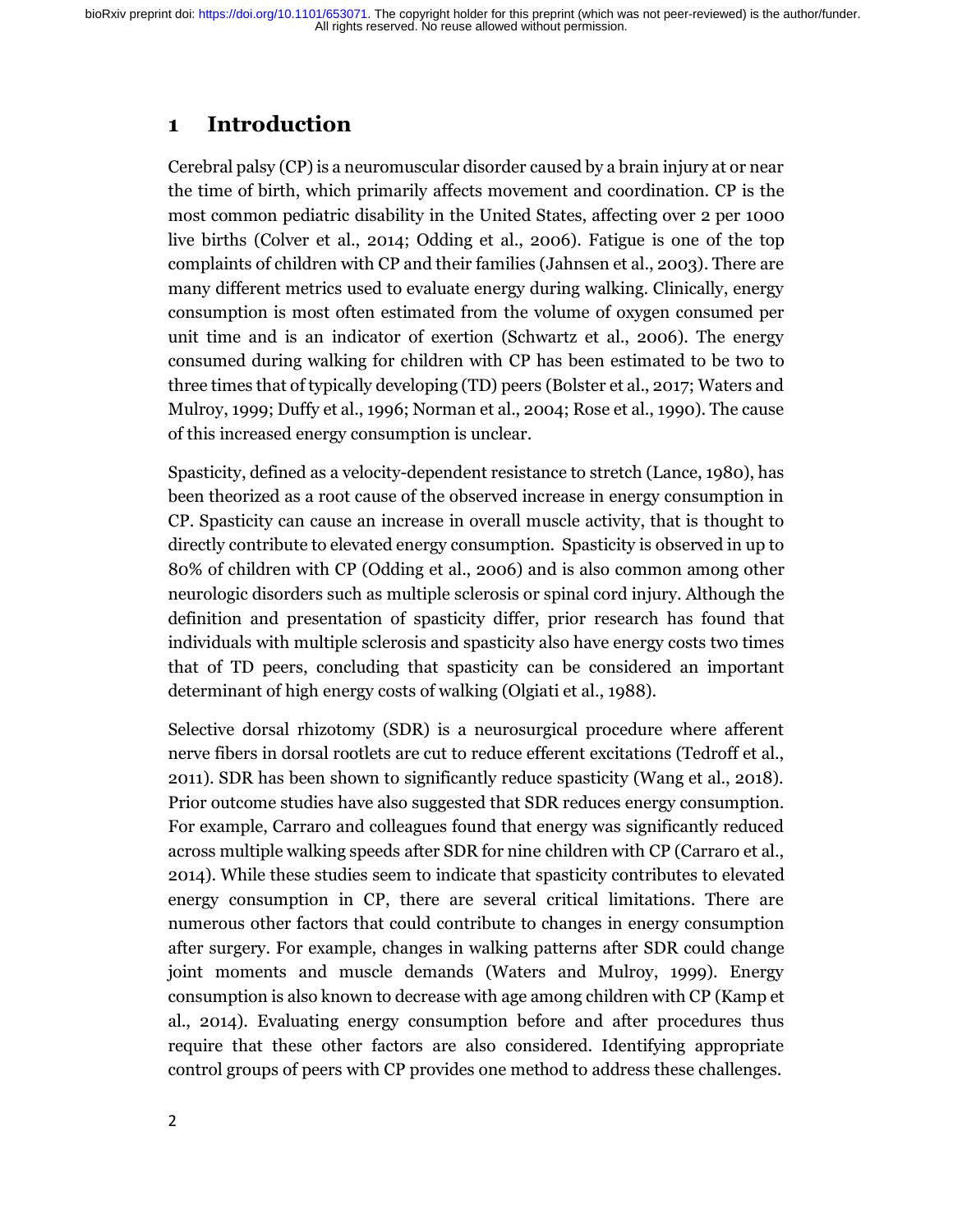The purpose of this study was to determine if spasticity is a significant contributor to elevated energy consumption among children with CP by investigating if reducing spasticity leads to lower energy consumption. We hypothesized that if spasticity contributes to energy consumption for children with CP, then an SDR should result in greater changes in energy consumption compared to matched controls with CP. We matched individuals with CP who underwent gait analysis before and after SDR to peers with CP who did not undergo an SDR. Understanding the role of spasticity on energy consumption is important to inform treatments that aim to reduce fatigue and increase quality of life for children with CP.

# **2 Methods**

### **2.1 Participants**

We retrospectively identified individuals with diplegic CP who underwent gait analysis at Gillette Children's Specialty Healthcare (St. Paul, MN, USA) between 1994 and 2018. Inclusion criteria for this research were:

- 1. primary diagnosis of diplegic CP,
- 2. underwent a bilateral SDR before the age of 12 years of age,
- 3. had at least one gait analysis before (baseline) and after (follow-up) SDR that included both oxygen consumption and Ashworth Scores,
- 4. had at least one gait analysis after SDR occurs before 18 years of age.

We also identified a control group of peers with CP that met the above inclusion criteria but did not undergo an SDR. This group was further matched to the treatment cohort by age, energy consumption, and spasticity at baseline. To identify matching peers between the control (no-SDR) and treatment (SDR) cohort, all matching variables for each participant were transformed into a single summary score using an autoencoder. An autoencoder is a neural network that can be used for dimensionality reduction of complex data (Møller, 1993). For this research, the autoencoder was defined using age, energy consumption, and spasticity across all children with diplegic CP who had previously received a gait analysis at Gillette to define a summary metric of the variations in these dimensions across the population. The summary scores were then calculated for each child in the SDR group and a k-nearest-neighbors (KNN) search algorithm was used to identify the closest matching peer with CP. If two children in the SDR group matched to the same peer, we checked to determine if there was another close match. A close match was defined as within 95% of the distance between all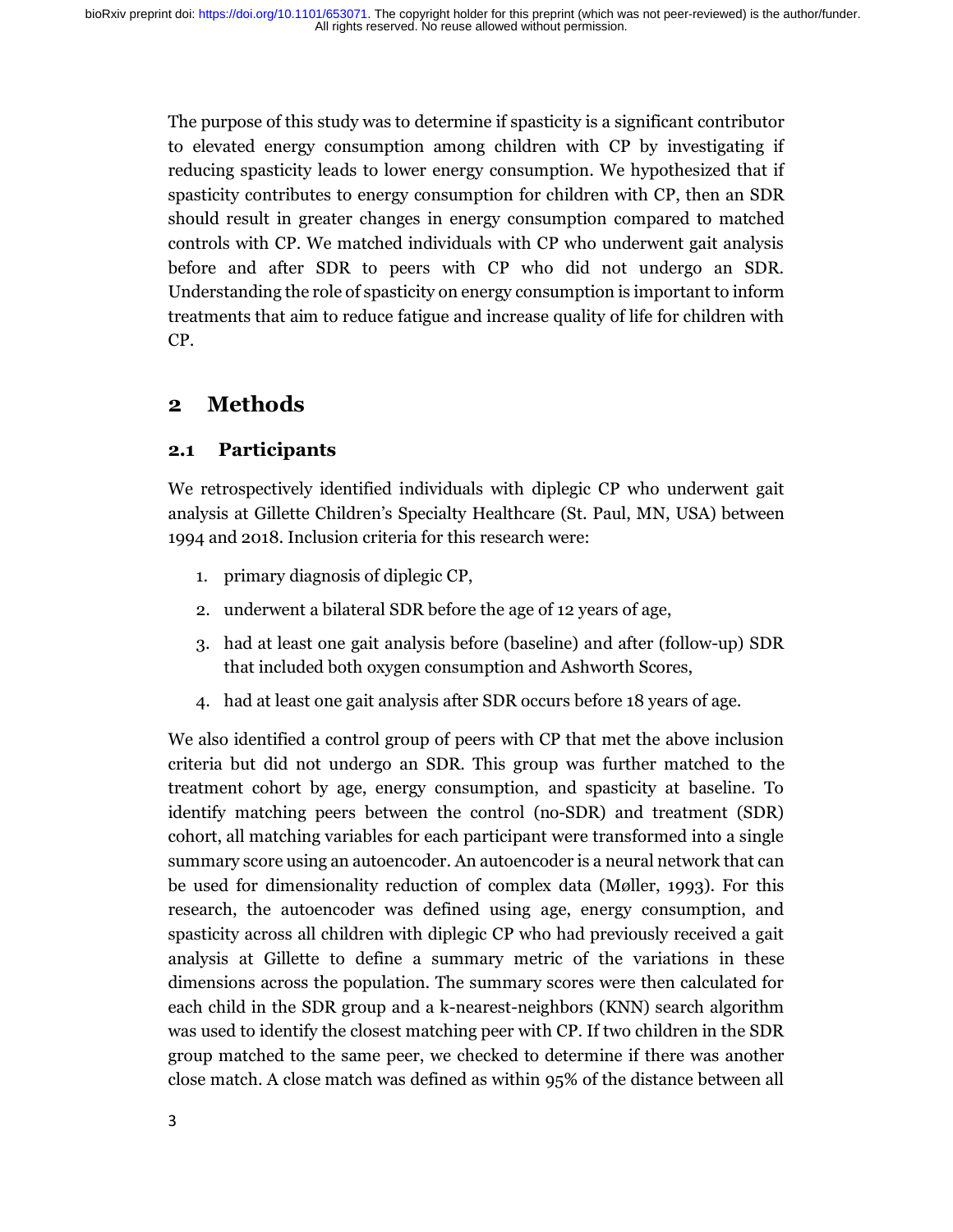unique matches. All matching variables were compared between groups to evaluate the similarity of the cohorts.

#### **2.2 Energy**

Power during walking was assessed by converting breath-by-breath oxygen consumption  $(\dot{\theta}_2^{gross})$  to Watts of power ( $P^{gross}$ ) using the conversion rate of 21 Joules/ml (Brockway, 1987). Both  $\dot{\theta}_2^{gross}$  and  $\dot{\theta}_2^{rest}$  are converted to gas volume expressed under standard conditions of temperature, pressure, and dry (STPD) from testing conditions. The testing protocol consisted of a six minute walking trial preceded by a 3-10 minute rest period (Schwartz et al., 2006). Resting power  $(P<sup>rest</sup>)$  was assessed during supine or sitting (Schwartz et al., 2006). We calculated net-nondimensionalized (NN) power as:

$$
NN \text{ power} = (\mathbf{P}^{gross} - \mathbf{P}^{rest}) \times \left(\frac{1}{mg\sqrt{gL_{leg}}}\right)
$$

where *m* is body mass,  $L_{leg}$  is the length of the leg, and *g* is acceleration due to gravity. We evaluated nondimensionalized walking speed as (Hof, 1996):

$$
nondimensionalized speed = speed \times \left(\frac{1}{\sqrt{gL_{leg}}}\right)
$$

### **2.3 Spasticity**

To evaluate spasticity, we calculated a summary spasticity score for each individual. The score was derived from the Ashworth Scale of six right limb muscle groups using principle component analysis (Rozumalski and Schwartz, 2009). The six muscle groups were hip adductors, hip flexors, hamstrings, rectus femoris, plantarflexors, and posterior tibialis. The Ashworth Scale is a discrete scale with five levels used to categorize spasticity (Pandyan et al., 1999). At Gillette, the following Ashworth Scale definitions are used: (1) no increase in tone, (2) slight increase in tone, (3) more marked increase in tone, (4) considerable increase in tone, and (5) affected part rigid. This spasticity summary score is a weighted average and can be interpreted as a typical Ashworth on a continuous 1-5 scale.

#### **2.4 Statistical Analysis**

A paired t-test ( $\alpha$  < 0.05) was used to compare changes in energy consumption, spasticity, and walking speed between visits for each group (SDR and no-SDR). An independent samples t-test ( $\alpha \le 0.05$ ) was then used to compare change in energy consumption, spasticity, and walking speed between groups (SDR versus no-SDR). All values are reported as a mean (standard deviation) unless otherwise noted.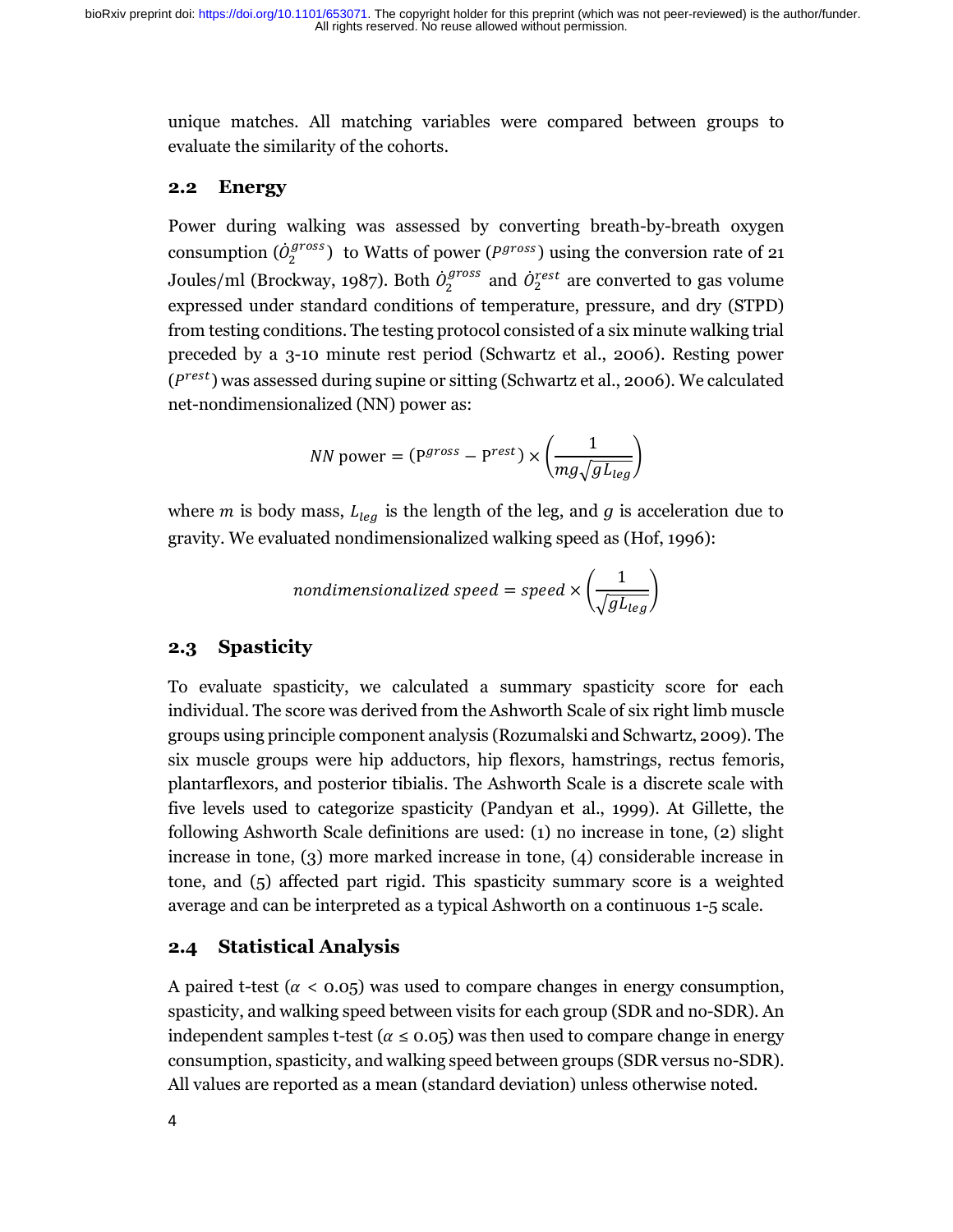# **3 Results**

#### **3.1 Baseline Comparison**

We identified 242 individuals with CP who met the inclusion criteria for the SDR group (136 male, 106 female, age: 6.0 (SD 1.7) years, height: 109.5 (SD 11.4) cm, weight: 19.3 (SD 6.0) kg) and matched 156 individuals with CP who did not undergo an SDR (Fig. 1, no-SDR group: 91 male, 65 female, age: 6.3 (SD 1.8) years, height: 112.1 (SD 11.9) cm, weight: 21.0 (SD 7.6) kg). The distributions for age, walking speed, energy consumption, and spasticity at baseline were similar between groups (Table 1).



**Figure 1.** Baseline age (years), net-nondimensionalized (NN) energy consumption, summary spasticity score, and walking speed (m/s) for *(top)* children who underwent an SDR and *(bottom)* matched peers with CP. Participants were matched for age, NN energy consumption, and summary spasticity score.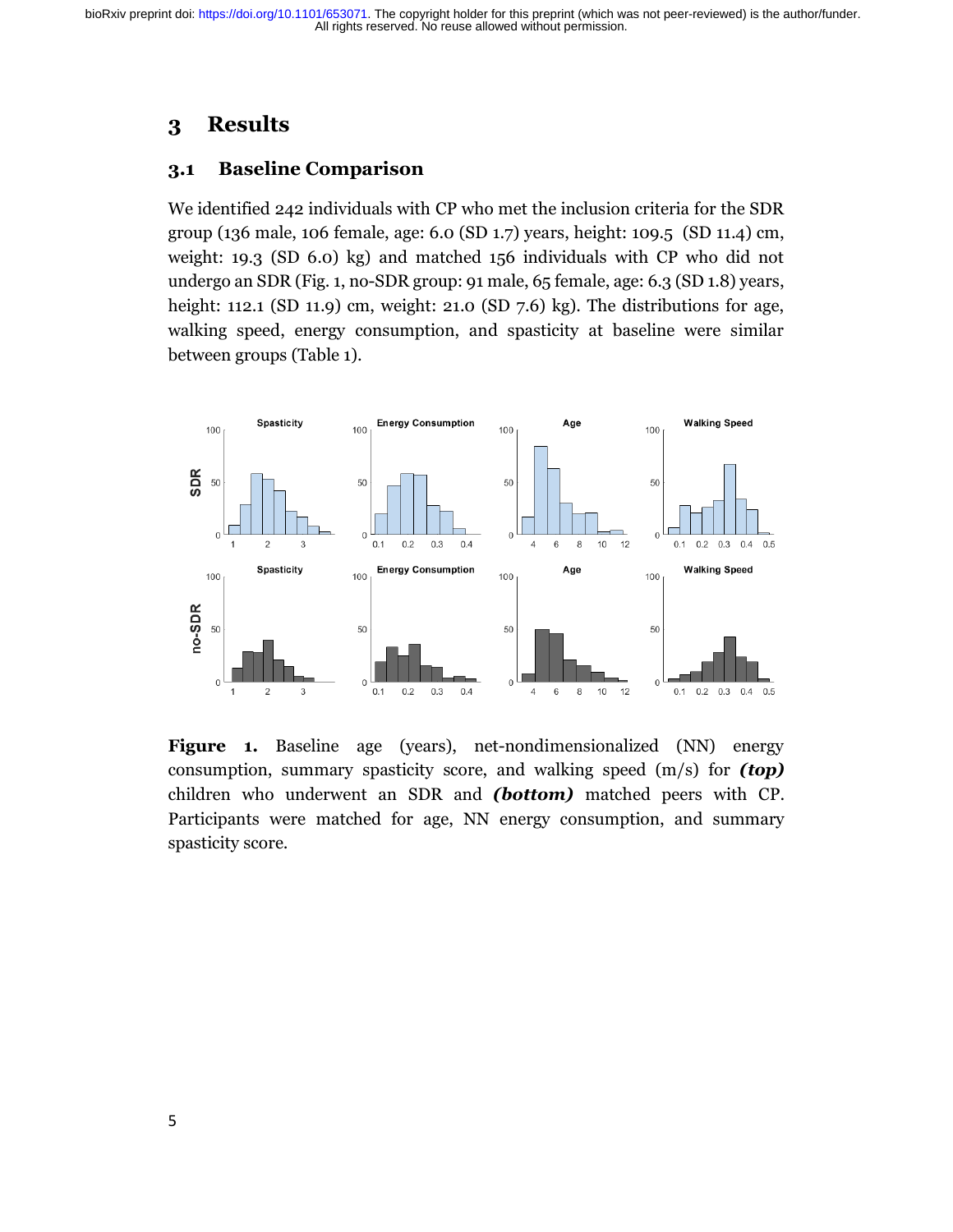|                         | <b>Baseline</b> |           |        |           | <b>Follow-up</b> |           |        |           | Change     |           |         |           |
|-------------------------|-----------------|-----------|--------|-----------|------------------|-----------|--------|-----------|------------|-----------|---------|-----------|
|                         | <b>SDR</b>      |           | no-SDR |           | <b>SDR</b>       |           | no-SDR |           | <b>SDR</b> |           | no-SDR  |           |
|                         | ave             | <b>SD</b> | ave    | <b>SD</b> | ave              | <b>SD</b> | ave    | <b>SD</b> | ave        | <b>SD</b> | ave     | <b>SD</b> |
| Age (years)             | 6.0             | 1.7       | 6.3    | 1.8       | 7.8              | 2.0       | 9.0    | 2.9       | 1.9        | 1,2       | 2.7     | 2.4       |
| Height(m)               | 109.5           | 11.4      | 112.1  | 11.9      | 120.7            | 12.4      | 127.9  | 17.3      | 11.2       | 7.5       | 15.8    | 13.5      |
| Weight (kg)             | 19.3            | 6.0       | 21.0   | 7.6       | 24.4             | 8.4       | 29.6   | 12.9      | 5.1        | 4.7       | 8.6     | 10.0      |
| Energy<br>Consumption   | 0.22            | 0.07      | 0.21   | 0.07      | 0.18             | 0.06      | 0.18   | 0.06      | $-0.03$    | 0.07      | $-0.03$ | 0.07      |
| Spasticity              | 2.1             | 0.6       | 1.9    | 0.5       | 1.2              | 0.3       | 1.6    | 0.6       | $-0.9$     | 0.5       | $-0.3$  | 0.6       |
| Walking<br><b>Speed</b> | 0.28            | 0.10      | 0.30   | 0.09      | 0.30             | 0.10      | 0.30   | 0.08      | 0.02       | 0.09      | 0.002   | 0.07      |

**Table 1.** Summary of demographics and outcome measures for both cohorts.

#### **3.2 Energy Consumption**

Energy consumption remained similar between groups at follow-up: 0.18 (SD 0.06) and 0.18 (SD 0.06) for the SDR and no-SDR groups, respectively (Fig. 2). Energy consumption decreased significantly for both groups between visits: SDR, -0.03 (SD 0.07), *P*<0.001, no-SDR, -0.03 (SD 0.06), *P*<0.001. SDR did not result in a greater reduction in energy consumption compared to matched peers (*P*=0.9).



**Figure 2.** Spasticity and energy consumption for children with CP who underwent an SDR and matched peers with CP. **(***left***)** Baseline spasticity and netnondimensionalized (NN) power were similar between groups. Gray lines show normative values for typically developing (TD) peers from Gillette. **(***right)*  Spasticity and energy consumption decreased significantly at follow-up for both groups. The SDR cohort had a significantly greater decrease in spasticity compared to the no-SDR group, but a similar decrease in energy consumption. Bars represent distributions for each group including outliers (\*).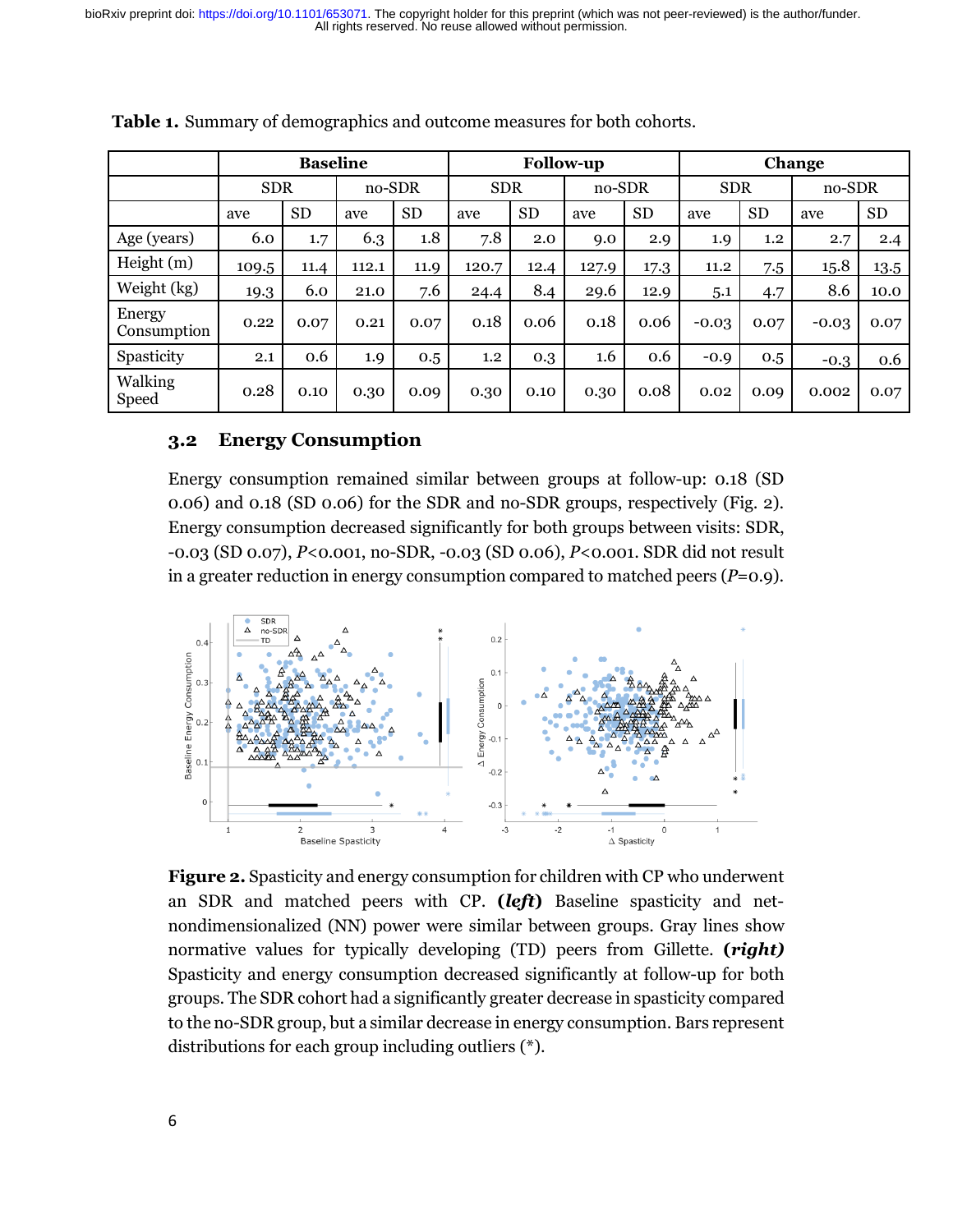### **3.3 Spasticity**

Children who underwent SDR did have greater reductions in spasticity at followup compared to matched peers with CP ( $P <$  0.001). The baseline summary spasticity score was 2.1 (SD 0.6) for the SDR group and 1.9 (SD 0.5) for the no-SDR group. The SDR group exhibited a significant decrease in spasticity after surgery with a follow-up summary spasticity score of 1.2 (SD 0.3, *P* < 0.001). The change in spasticity after SDR varied from  $-2.6$  to 0 (change  $= -0.9$  (SD 0.5). The no-SDR group did have a significant decrease in spasticity at follow-up with a summary spasticity score of  $1.6$  (SD  $0.6$ ) (change =  $-0.3$  (SD  $0.6$ ), ranging from  $-$ 2.3 to +1.0.

### **3.4 Walking Speed**

Since walking speed was not a matching variable but can influence energy consumption, we also evaluated changes in walking speed between visits. The baseline nondimensional walking speed was 0.28 (SD 0.09) and 0.30 (SD 0.09) for the SDR and no-SDR groups, respectively. The follow-up nondimensional walking speed was 0.30 (SD 0.10) and 0.30 (SD 0.08) for the SDR and no-SDR groups respectively. There was no significant difference in walking speeds between groups at follow-up (*P*=0.73). While there was a significant increase in walking speed only for the SDR group (*P*=0.001), this increase was small and below the threshold for clinical significance (Oeffinger et al., 2008).

# **4 Discussion**

While SDR is effective at reducing spasticity, there was no associated decrease in energy consumption compared to peers with CP who did not undergo an SDR. These results suggest that spasticity is not a primary factor contributing to high energy observed among people with CP. We had hypothesized that if spasticity contributes to energy, then an SDR should result in lower post-treatment energy consumption compared to matched controls with CP. However, the change of energy consumption post-treatment of the children with CP who underwent SDR was not significantly different from the change in energy consumption that the matched controls with CP experienced. This indicates that spasticity is not a primary factor contributing to the increased walking energy in children with CP when compared to TD peers. These findings are consistent with the idea that energy consumption decreases with age among children with CP, independent of treatment (Kamp et al., 2014).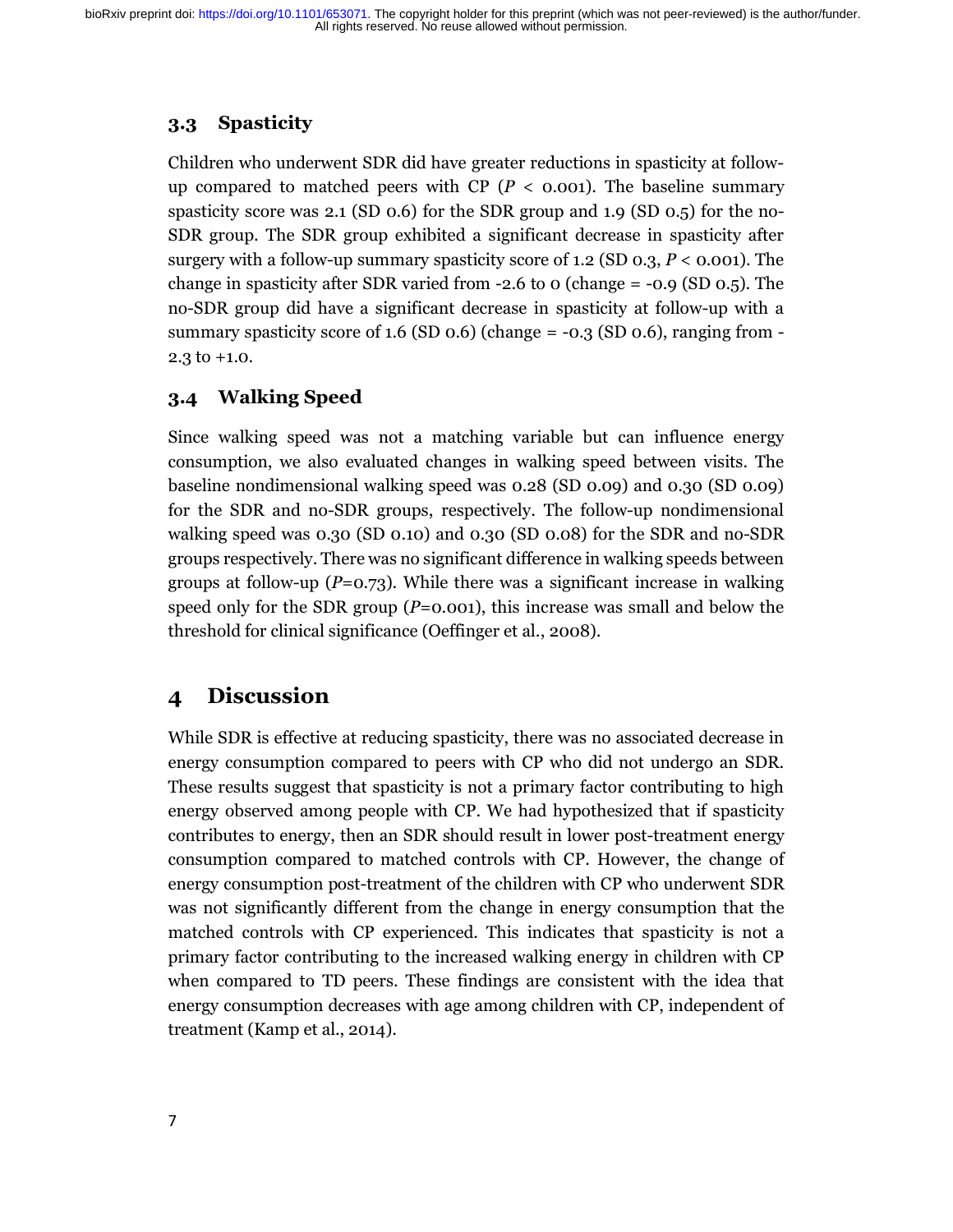Prior research on the impact of SDR on energy consumption has also reported reductions in energy, but compared to a control group of TD peers or no control group (Carraro et al., 2014; Nicolini-Panisson et al., 2018; Wang et al., 2018). For example, Trost and colleagues (2008) reported a 22% reduction in energetic cost after SDR (Trost et al., 2008). However, the average age before and after SDR was 7.25 (SD 2.1) years and 8.8 (SD 0.4) years, during which we would expect energy to decrease among children with CP. To our knowledge, no studies have included a control group of peers with CP when looking at the impact of SDR on energy consumption. These results demonstrate the critical importance of identifying and comparing to a cohort of peers with CP when evaluating treatments, to differentiate whether changes in function are due to the treatment or natural development. Performing an analysis similar to previous studies with no control group, on the SDR group did show a significant reduction (*P*<0.001) in energy consumption.

There are a few possibilities of why spasticity does not affect energy consumption: a) the additional muscle activity from spasticity isn't increasing energy consumption, b) the additional muscle activity from spasticity is not large enough to make a large effect, or c) other factors beyond spasticity are the main contributors to the elevated energy consumption in CP. Other possible contributors to elevated energy consumption in children with CP are poor selective motor control, excessive co-contraction, altered muscle properties, or cardiovascular factors. While SDR provided a platform to evaluate the impacts of spasticity, other strategies will be necessary to evaluate the relative importance of other factors and identify optimal strategies for reducing energy consumption for children with CP. This is especially critical, as physical fatigue is very prevalent among individuals with CP throughout their lifespan, and hinders participation and quality of life (Gross et al., 2018; Jahnsen et al., 2003).

This study used retrospective data from clinical gait analysis. Energy consumption is measured in these analyses from a six-minute-walk test that does not control walking speed, mood, or other confounding factors. We matched our groups by baseline spasticity, age, and energy consumption to minimize these effects. Walking speed was not matched for, but there was no significant difference between groups at baseline and follow-up. Further, children walked barefoot which may not represent energy consumption during activities of daily living with braces. However, previous research has shown no significant difference in oxygen consumption between barefoot and shoe (Divert et al., 2008).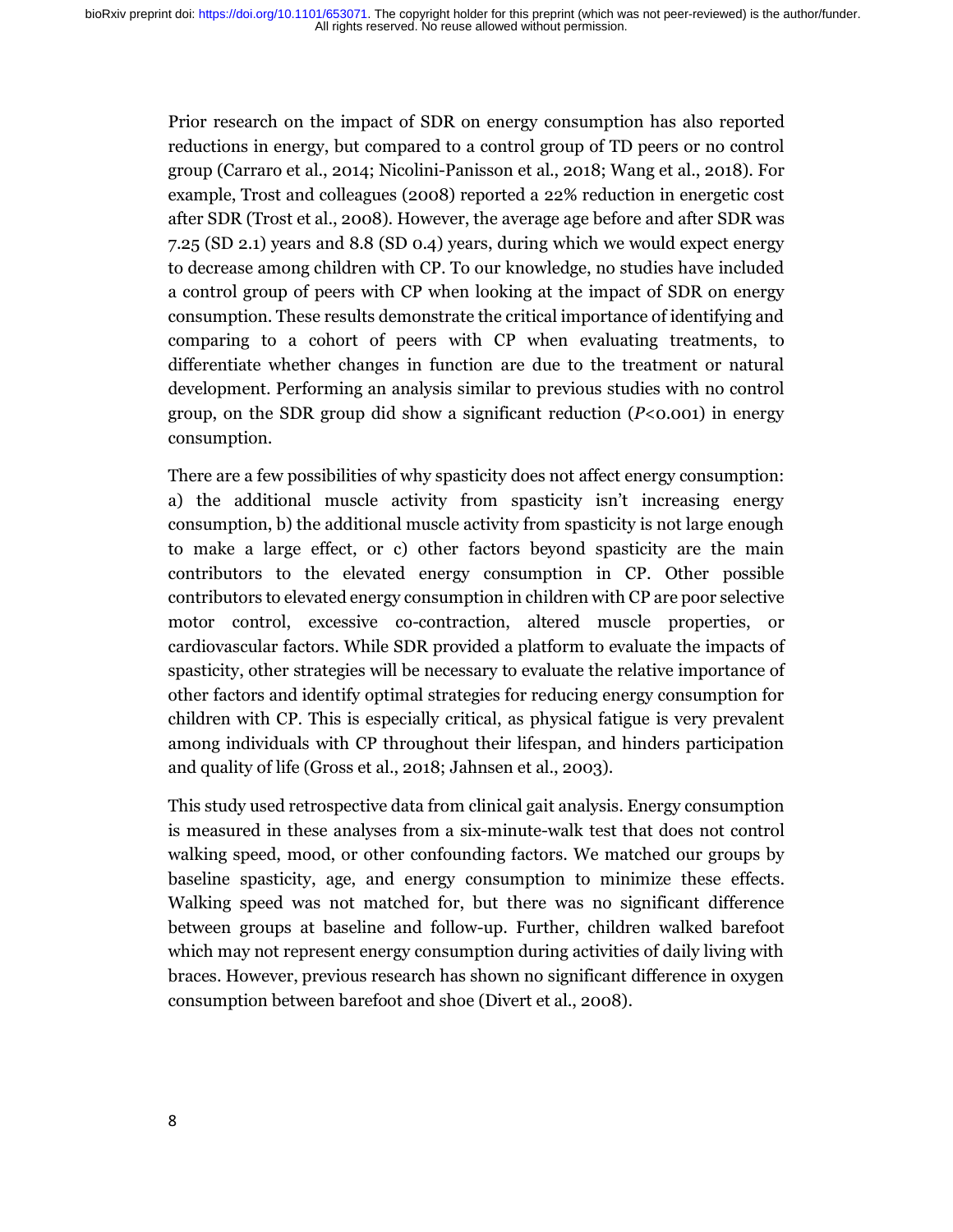# **5 Conclusions**

Spasticity was significantly reduced for individuals with CP who underwent an SDR compared to matched peers with CP, but energy consumption was not different between groups. These results demonstrate that spasticity has minimal impact on the high energy consumption observed among children with CP. Both groups demonstrated a reduction in spasticity and energy consumption between visits. Selecting appropriate control groups is critical for research involving children with CP to account for changes in function due to age, development, and other factors. While SDR which is often suggested to reduce spasticity and improve energy, clinicians and families should understand that this procedure does not improve energy consumption during walking.

# **6 Acknowledgments**

We thank the staff and clinicians at the James R. Gage Center for Gait and Motion Analysis at Gillette Children's Specialty Healthcare for their assistance and feedback in preparing this research.

# **7 Funding**

This work was supported by the National Institute of Neurological Disorders and Stroke of the National Institutes of Health [grant number R01 NS091056]; and the National Science Foundation Graduate Research Fellowship [grant number DGE-1762114].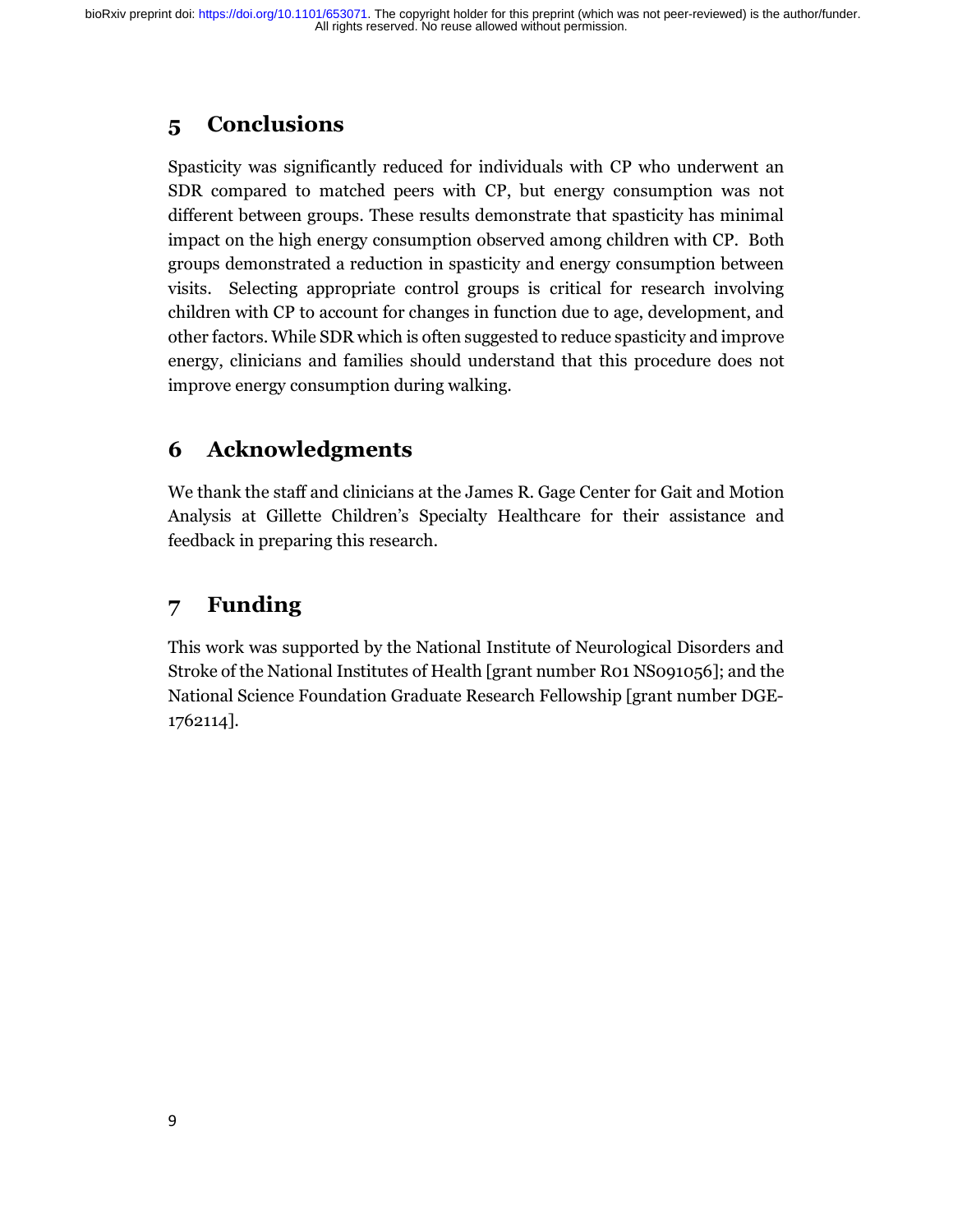### **8 References**

- [1] Bolster, E.A.M., Balemans, A.C.J., Brehm, M.-A., Buizer, A.I., Dallmeijer, A.J., 2017. Energy cost during walking in association with age and body height in children and young adults with cerebral palsy. Gait Posture 54, 119–126. https://doi.org/10.1016/j.gaitpost.2017.02.026
- [2] Brockway, J.M., 1987. Derivation of formulae used to calculate energy expenditure in man. Hum. Nutr. Clin. Nutr. 41, 463–471.
- [3] Carraro, E., Zeme, S., Ticcinelli, V., Massaroni, C., Santin, M., Peretta, P., Martinuzzi, A., Trevisi, E., 2014. Multidimensional outcome measure of selective dorsal rhizotomy in spastic cerebral palsy. Eur. J. Paediatr. Neurol. 18, 704–713. https://doi.org/10.1016/j.ejpn.2014.06.003
- [4] Colver, A., Fairhurst, C., Pharoah, P.O.D., 2014. Cerebral palsy. The Lancet 383, 1240–1249. https://doi.org/10.1016/S0140-6736(13)61835-8
- [5] Divert, C., Mornieux, G., Freychat, P., Baly, L., Mayer, F., Belli, A., 2008. Barefoot-Shod Running Differences: Shoe or Mass Effect? Int. J. Sports Med. 29, 512–518. https://doi.org/10.1055/s-2007-989233
- [6] Duffy, C.M., Hill, A.E., Cosgrove, A.P., Carry, I.S., Graham, H.K., 1996. Energy Consumption in Children with Spina Bifida and Cerebral Palsy: A Comparative Study. Dev. Med. Child Neurol. 38, 238–243. https://doi.org/10.1111/j.1469-8749.1996.tb15085.x
- [7] Gross, P.H., Bailes, A.F., Horn, S.D., Hurvitz, E.A., Kean, J., Shusterman, M., 2018. Setting a patient-centered research agenda for cerebral palsy: a participatory action research initiative. Dev. Med. Child Neurol. 60, 1278– 1284. https://doi.org/10.1111/dmcn.13984
- [8] Hof, A.L., 1996. Scaling gait data to body size. Gait Posture 3, 222–223.
- [9] Jahnsen, R., Villien, L., Stanghelle, J.K., Holm, I., 2003. Fatigue in adults with cerebral palsy in Norway compared with the general population. Dev. Med. Child Neurol. 45. https://doi.org/10.1017/S0012162203000562
- [10] James W. Lance, 1980. Pathophysiology of Spasticity and Clinical Experience with Baclofen, in: Spasticity: Disordered Motor Control. pp. 185–203.
- [11] Kamp, F.A., Lennon, N., Holmes, L., Dallmeijer, A.J., Henley, J., Miller, F., 2014. Energy cost of walking in children with spastic cerebral palsy: Relationship with age, body composition and mobility capacity. Gait Posture 40, 209–214. https://doi.org/10.1016/j.gaitpost.2014.03.187
- [12] Møller, M.F., 1993. A scaled conjugate gradient algorithm for fast supervised learning. Neural Netw. 6, 525–533. https://doi.org/10.1016/S0893-6080(05)80056-5
- [13] Nicolini-Panisson, R.D., Tedesco, A.P., Folle, M.R., Donadio, M.V.F., 2018. Selective dorsal rhizotomy in cerebral palsy: selection criteria and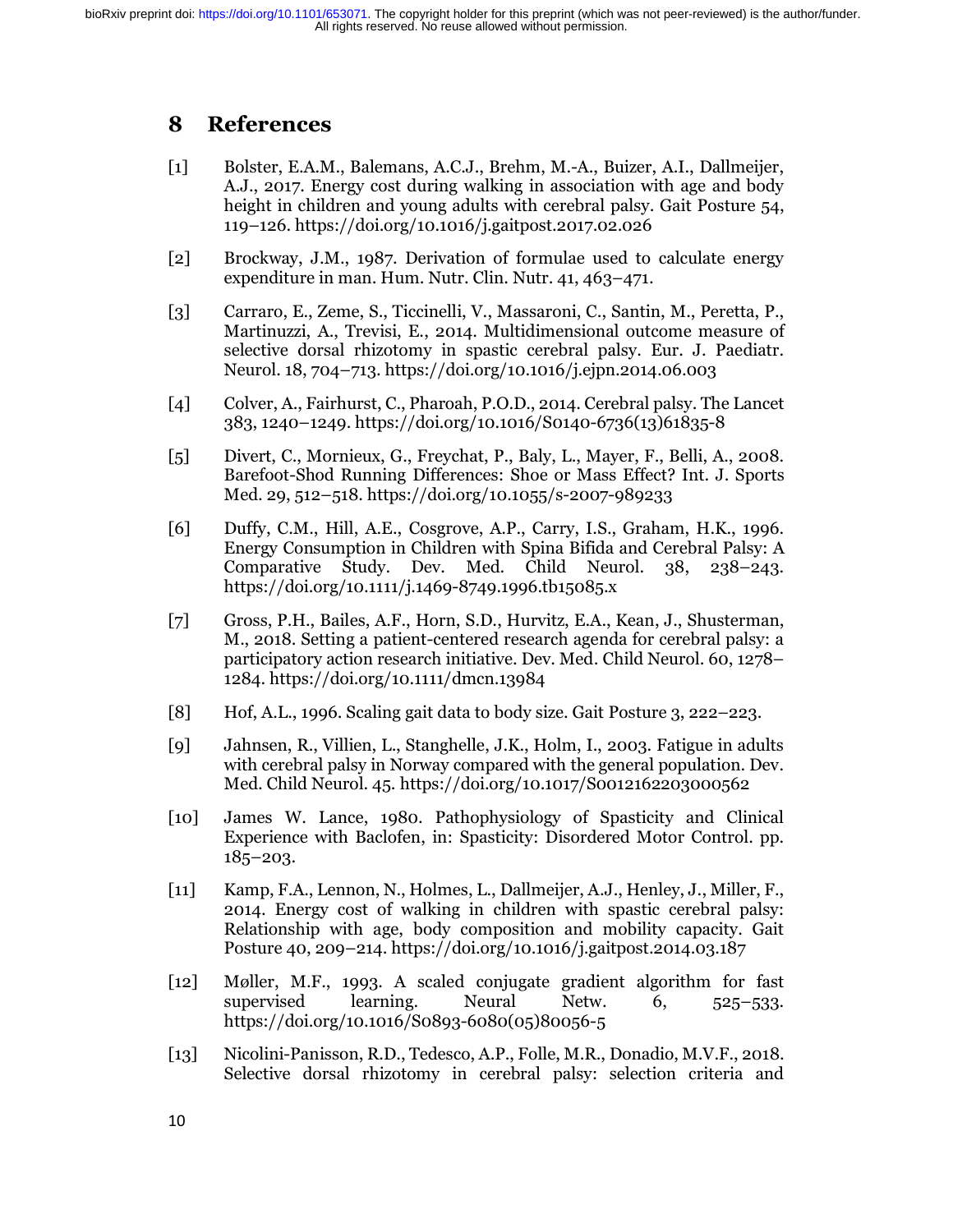postoperative physical therapy protocols. Rev. Paul. Pediatr. 36, 100–108. https://doi.org/10.1590/1984-0462/;2018;36;1;00005

- [14] Norman, J.F., Bossman, S., Gardner, P., Moen, C., 2004. Comparison of the energy expenditure index and oxygen consumption index during selfpaced walking in children with spastic diplegia cerebral palsy and children without physical disabilities. Pediatr. Phys. Ther. Off. Publ. Sect. Pediatr. Am. Phys. Ther. Assoc. 16, 206–211. https://doi.org/10.1097/01.PEP.0000145930.84009.23
- [15] Odding, E., Roebroeck, M.E., Stam, H.J., 2006. The epidemiology of cerebral palsy: Incidence, impairments and risk factors. Disabil. Rehabil. 28, 183–191. https://doi.org/10.1080/09638280500158422
- [16] Oeffinger, D., Bagley, A., Rogers, S., Gorton, G., Kryscio, R., Abel, M., Damiano, D., Barnes, D., Tylkowski, C., 2008. Outcome tools used for ambulatory children with cerebral palsy: responsiveness and minimum clinically important differences. Dev. Med. Child Neurol. 50, 918–925. https://doi.org/10.1111/j.1469-8749.2008.03150.x
- [17] Olgiati, R., Burgunder, J.M., Mumenthaler, M., 1988. Increased Energy Cost of Walking in Multiple Sclerosis: Effect of Spasticity, Ataxia, and Weakness. Arch Phys Med Rehabil 89, 846–849.
- [18] Pandyan, A.D., Johnson, G.R., Price, C.I., Curless, R.H., Barnes, M.P., Rodgers, H., 1999. A review of the properties and limitations of the Ashworth and modified Ashworth Scales as measures of spasticity. Clin. Rehabil. 13, 373–383. https://doi.org/10.1191/026921599677595404
- [19] Rose, J., Gamble, J.G., Burgos, A., Medeiros, J., Haskell, W.L., 1990. Energy Expenditure Index of Walking for Normal Children and for Children with Cerebral Palsy. Dev. Med. Child Neurol. 32, 333–340. https://doi.org/10.1111/j.1469-8749.1990.tb16945.x
- [20] Rozumalski, A., Schwartz, M.H., 2009. Crouch gait patterns defined using k-means cluster analysis are related to underlying clinical pathology. Gait Posture 30, 155–160. https://doi.org/10.1016/j.gaitpost.2009.05.010
- [21] Schwartz, M.H., Koop, S.E., Bourke, J.L., Baker, R., 2006. A nondimensional normalization scheme for oxygen utilization data. Gait Posture 24, 14–22. https://doi.org/10.1016/j.gaitpost.2005.06.014
- [22] Tedroff, K., Löwing, K., Jacobson, D.N.O., Åström, E., 2011. Does loss of spasticity matter? A 10-year follow-up after selective dorsal rhizotomy in cerebral palsy. Dev. Med. Child Neurol. 53, 724–729. https://doi.org/10.1111/j.1469-8749.2011.03969.x
- [23] Trost, J.P., Schwartz, M.H., Krach, L.E., Dunn, M.E., Novacheck, T.F., 2008. Comprehensive short-term outcome assessment of selective dorsal rhizotomy. Dev. Med. Child Neurol. 50, 765–771. https://doi.org/10.1111/j.1469-8749.2008.03031.x